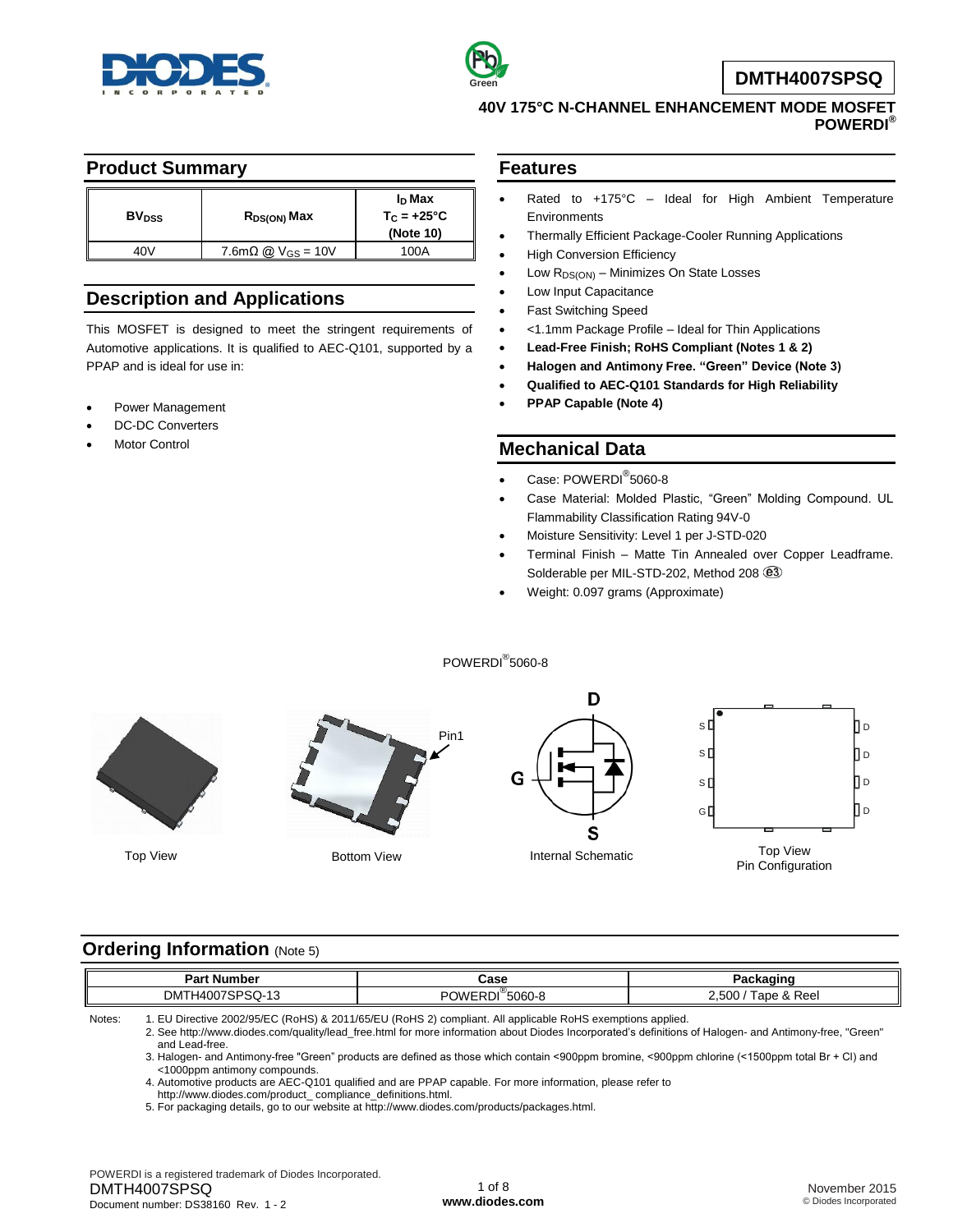

# **Marking Information**



 $\bigcup_i$  = Manufacturer's Marking H4007SS = Product Type Marking Code YYWW = Date Code Marking  $YY =$  Last Digit of Year (ex:  $14 = 2014$ )  $WW =$  Week Code (01 to 53)

## **Maximum Ratings** (@T<sub>A</sub> = +25°C, unless otherwise specified.)

| Characteristic                                                                                 |  | Symbol           | Value        | <b>Units</b>            |
|------------------------------------------------------------------------------------------------|--|------------------|--------------|-------------------------|
| Drain-Source Voltage                                                                           |  |                  | 40           |                         |
| Gate-Source Voltage                                                                            |  | V <sub>GSS</sub> | ±20          |                         |
| $T_A = +25^{\circ}C$<br>Continuous Drain Current (Note 6)<br>$T_A = +70^{\circ}C$              |  | ID               | 15.7<br>13.1 | $\overline{\mathsf{A}}$ |
| $T_{\rm C}$ = +25°C<br>Continuous Drain Current (Note 7)<br>(Note 10)<br>$T_C = +100^{\circ}C$ |  | ID               | 100<br>77    | A                       |
| Maximum Continuous Body Diode Forward Current (Note 7)                                         |  | 100              |              |                         |
| Pulsed Drain Current (10µs Pulse, Duty Cycle = 1%)                                             |  | <b>IDM</b>       | 120          |                         |
| Avalanche Current, L=0.3mH                                                                     |  | <b>IAS</b>       | 20           |                         |
| Avalanche Energy, L=0.3mH                                                                      |  | E <sub>AS</sub>  | 60           | mJ                      |

# **Thermal Characteristics**

| <b>Characteristic</b>                            |                      | <b>Symbol</b> | Value           | <b>Units</b> |
|--------------------------------------------------|----------------------|---------------|-----------------|--------------|
| Total Power Dissipation (Note 6)                 | $T_A = +25^{\circ}C$ |               | 2.8             |              |
| Thermal Resistance, Junction to Ambient (Note 6) |                      | $R_{0,IA}$    | 53              | °C/W         |
| Total Power Dissipation (Note 7)                 | $T_C = +25^{\circ}C$ |               | 136             |              |
| Thermal Resistance, Junction to Case (Note 7)    |                      | $R_{0,IC}$    |                 | °C/W         |
| Operating and Storage Temperature Range          |                      | ҇Ј. TsтG      | $-55$ to $+175$ | $\sim$       |

Notes: 6. Device mounted on FR-4 substrate PC board, 2oz copper, with thermal bias to bottom layer 1-inch square copper plate. 7. Thermal resistance from junction to soldering point (on the exposed drain pad).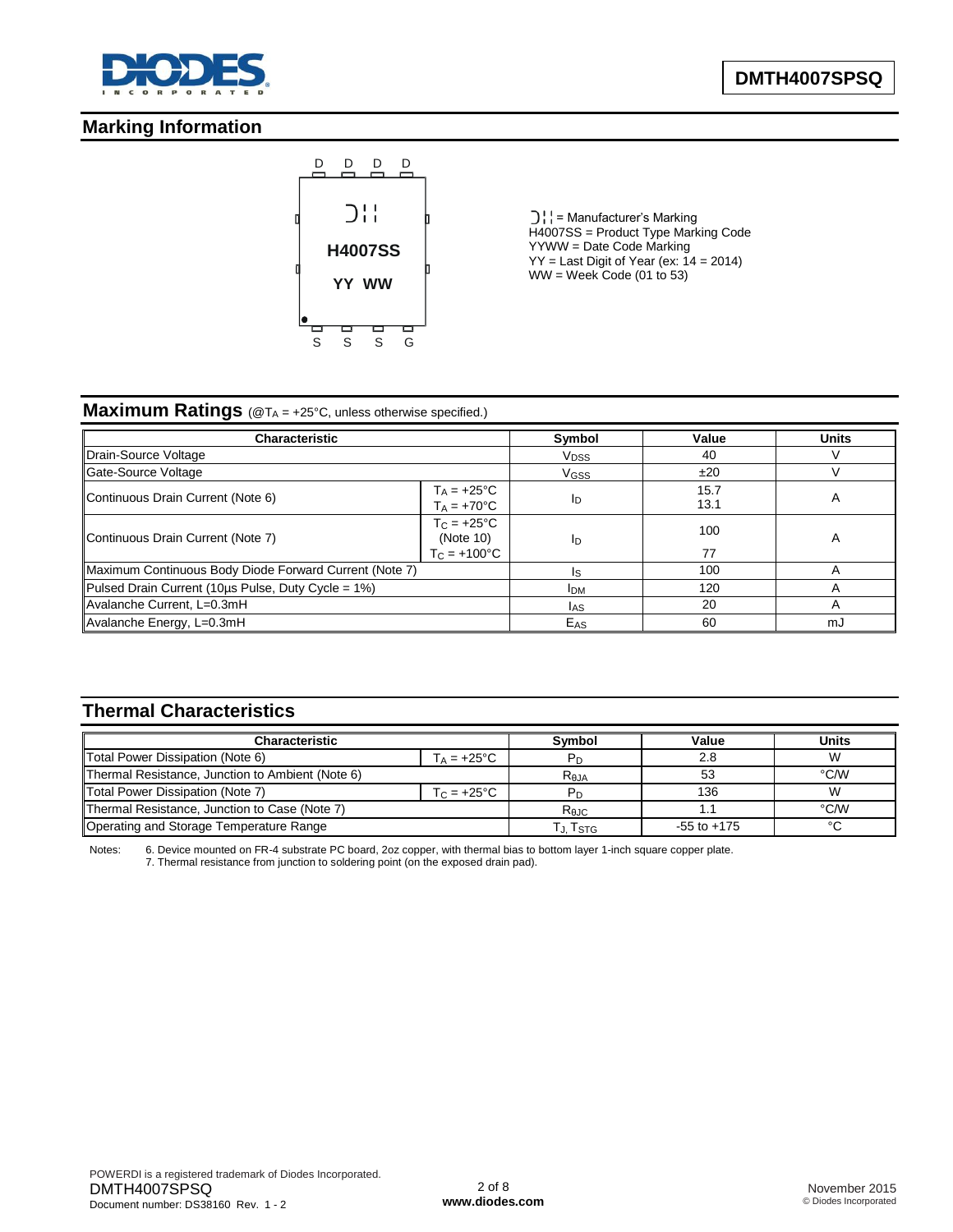

# **Electrical Characteristics** (@T<sub>A</sub> = +25°C, unless otherwise specified.)

| Characteristic                          |          | Symbol                  | Min                      | Typ   | Max                             | Unit      | <b>Test Condition</b>                                              |
|-----------------------------------------|----------|-------------------------|--------------------------|-------|---------------------------------|-----------|--------------------------------------------------------------------|
| <b>OFF CHARACTERISTICS (Note 8)</b>     |          |                         |                          |       |                                 |           |                                                                    |
| Drain-Source Breakdown Voltage          |          | <b>BV<sub>DSS</sub></b> | 40                       |       |                                 | V         | $V_{GS} = 0V$ , $I_D = 1mA$                                        |
| Zero Gate Voltage Drain Current         |          | <b>I</b> pss            | —                        |       |                                 | μA        | $V_{DS}$ = 32V, $V_{GS}$ = 0V                                      |
|                                         | (Note 9) | <b>I</b> <sub>DSS</sub> |                          |       | 100                             | μA        | $V_{DS}$ = 32V, $V_{GS}$ = 0V, $T_J$ = +125°C                      |
| Gate-Source Leakage                     |          | lgss                    | —                        |       | ±100                            | nA        | $V_{GS} = \pm 20V$ , $V_{DS} = 0V$                                 |
| <b>ON CHARACTERISTICS (Note 8)</b>      |          |                         |                          |       |                                 |           |                                                                    |
| <b>Gate Threshold Voltage</b>           |          | $V_{GS(TH)}$            | 2                        |       | 4                               | V         | $V_{DS} = V_{GS}$ , $I_D = 250 \mu A$                              |
| Static Drain-Source On-Resistance       |          | $R_{DS(ON)}$            | $\overline{\phantom{0}}$ | 4.9   | 7.6                             | $m\Omega$ | $V_{GS} = 10V$ , $I_D = 20A$                                       |
| Diode Forward Voltage                   |          | $V_{SD}$                |                          |       | 1.2                             | V         | $V_{GS} = 0V$ , $I_S = 20A$                                        |
| <b>DYNAMIC CHARACTERISTICS (Note 9)</b> |          |                         |                          |       |                                 |           |                                                                    |
| Input Capacitance                       |          | $C_{iss}$               |                          | 2,082 | $\hspace{0.1mm}-\hspace{0.1mm}$ |           |                                                                    |
| <b>Output Capacitance</b>               |          | $C_{\rm oss}$           |                          | 790   | $\overline{\phantom{0}}$        | pF        | $V_{DS} = 25V$ , $V_{GS} = 0V$ ,<br>$f = 1$ MHz                    |
| Reverse Transfer Capacitance            |          | C <sub>rss</sub>        |                          | 113   |                                 |           |                                                                    |
| Gate Resistance                         |          | $R_{q}$                 | 0.1                      | 0.46  | 1.4                             | Ω         | $V_{DS} = 0V$ , $V_{GS} = 0V$ , $f = 1MHz$                         |
| Total Gate Charge                       |          | $Q_{q}$                 |                          | 41.9  |                                 |           |                                                                    |
| Gate-Source Charge                      |          | $Q_{qs}$                |                          | 10    |                                 | nC        | $V_{DS}$ = 30V, $I_D$ = 20A, $V_{GS}$ = 10V                        |
| Gate-Drain Charge                       |          | $\rm Q_{\rm gd}$        |                          | 11.5  | $\overline{\phantom{m}}$        |           |                                                                    |
| Turn-On Delay Time                      |          | $t_{D(ON)}$             | —                        | 7     |                                 |           |                                                                    |
| Turn-On Rise Time                       |          | $t_{\mathsf{R}}$        | —                        | 11.5  | $\hspace{0.1mm}-\hspace{0.1mm}$ | ns        | $V_{DD} = 30V$ , $V_{GS} = 10V$ ,<br>$I_D = 20A$ , $R_G = 3\Omega$ |
| <b>Turn-Off Delay Time</b>              |          | $t_{D(OFF)}$            |                          | 15.6  |                                 |           |                                                                    |
| <b>Turn-Off Fall Time</b>               |          | tF                      |                          | 8.8   | $\overline{\phantom{0}}$        |           |                                                                    |
| Body Diode Reverse Recovery Time        |          | $t_{RR}$                |                          | 29.9  | —                               | ns        |                                                                    |
| Body Diode Reverse Recovery Charge      |          | $Q_{RR}$                |                          | 23    |                                 | nC        | $I_F = 20A$ , di/dt = 100A/µs                                      |

Notes: 8. Short duration pulse test used to minimize self-heating effect. 9. Guaranteed by design. Not subject to product testing.

10. Package limited.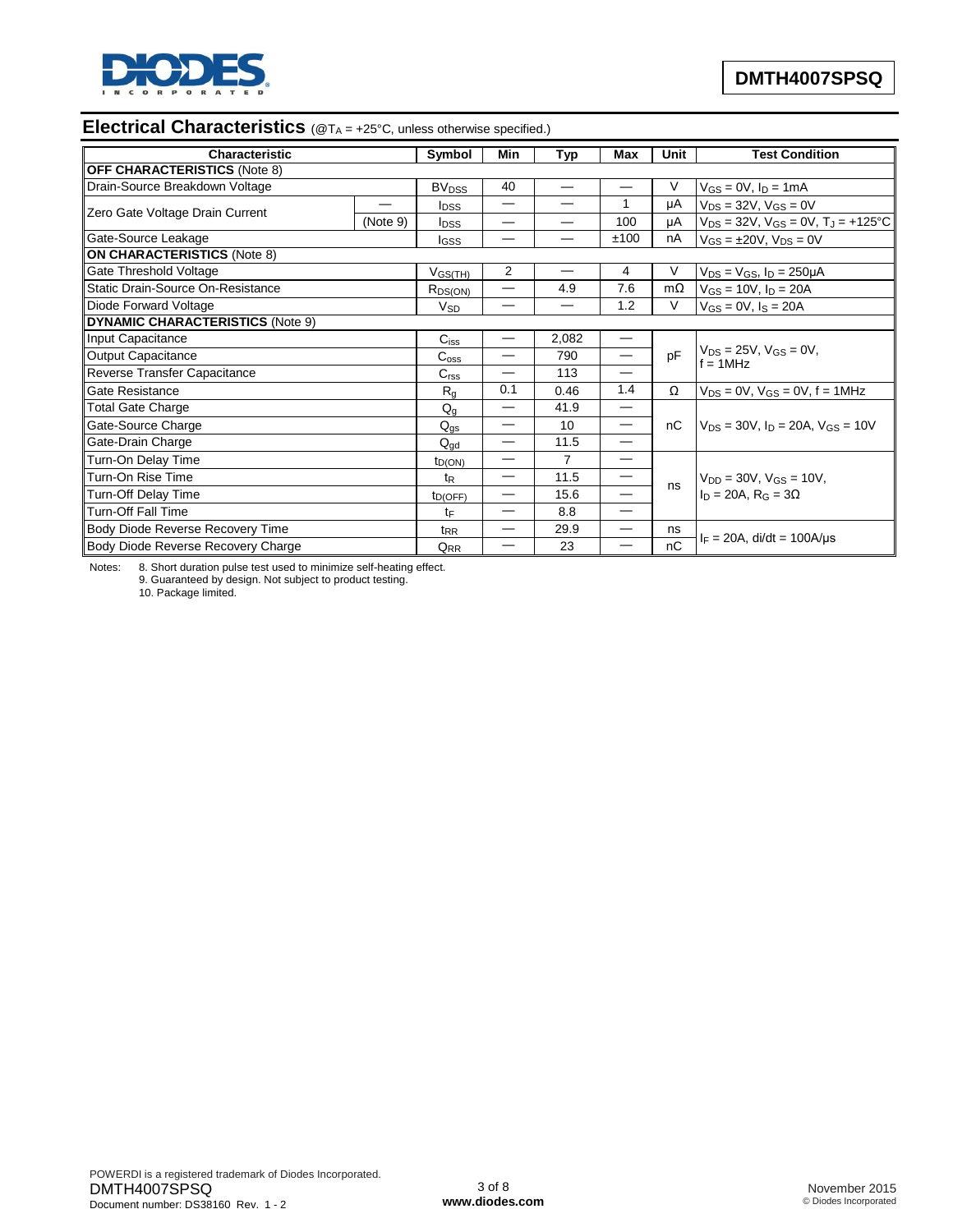





POWERDI is a registered trademark of Diodes Incorporated. DMTH4007SPSQ Document number: DS38160 Rev. 1 - 2

4 of 8 **[www.diodes.com](http://www.diodes.com)**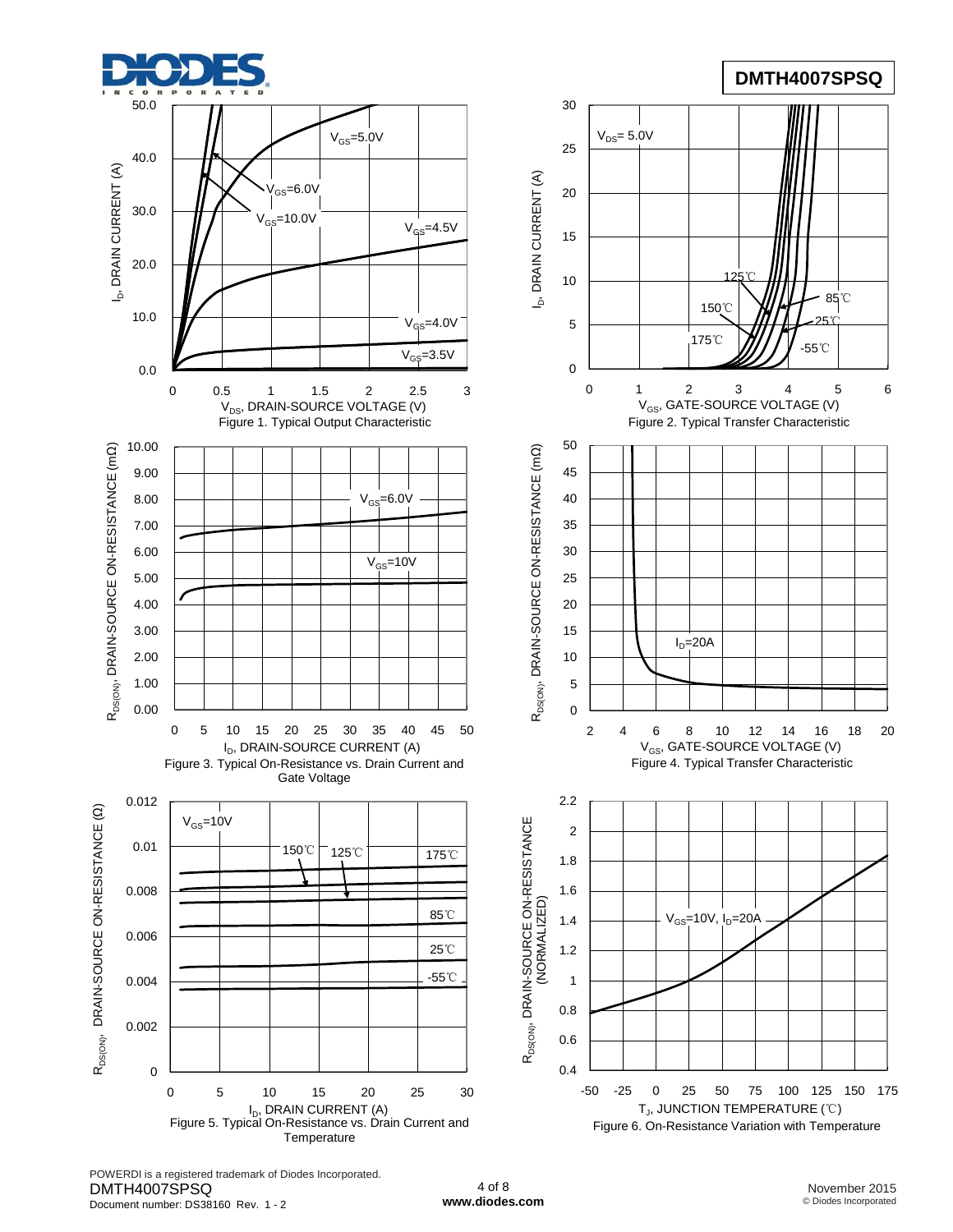

# **DMTH4007SPSQ**



POWERDI is a registered trademark of Diodes Incorporated. DMTH4007SPSQ Document number: DS38160 Rev. 1 - 2

5 of 8 **[www.diodes.com](http://www.diodes.com)**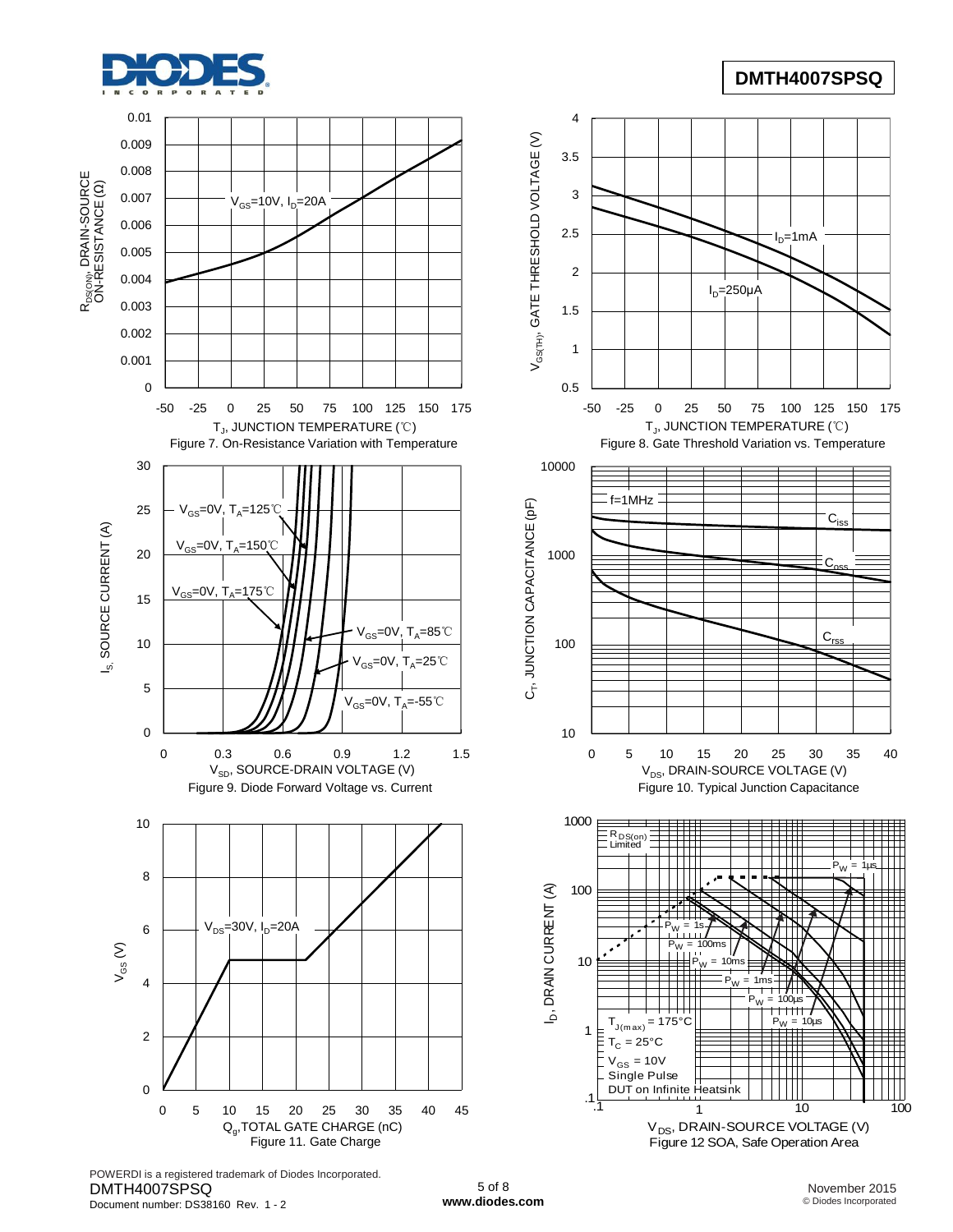

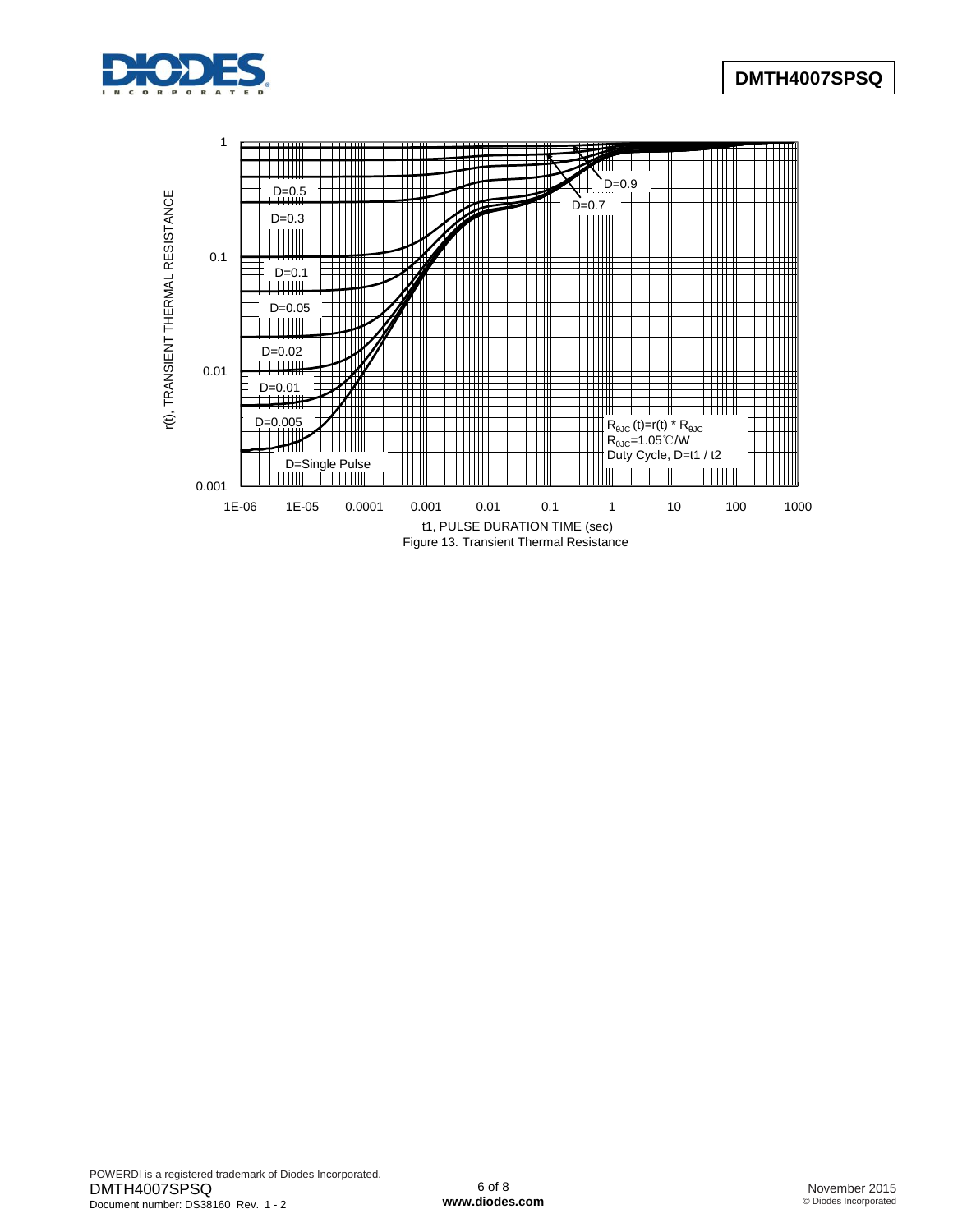

# **Package Outline Dimensions**

Please see AP02002 at [http://www.diodes.com/datasheets/ap02002.pdf fo](http://www.diodes.com/datasheets/ap02002.pdf)r the latest version.

### **POWERDI® 5060-8**



| <b>POWERDI</b> ®5060-8  |                 |              |              |  |  |
|-------------------------|-----------------|--------------|--------------|--|--|
| Dim                     | Min             | Max          | <b>Typ</b>   |  |  |
| A                       | 0.90            | 1.10         | 1.00         |  |  |
| A <sub>1</sub>          | 0.00            | 0.05         |              |  |  |
| þ                       | 0.33            | 0.51         | 0.41         |  |  |
| b2                      | 0.200           | 0.350        | 0.273        |  |  |
| b3                      | 0.40            | 0.80         | 0.60         |  |  |
| c                       | 0.230           | 0.330        | 0.277        |  |  |
| <u>D</u>                |                 | 5.15 BSC     |              |  |  |
| D <sub>1</sub>          | 4.70            | 5.10         | 4.90         |  |  |
| D <sub>2</sub>          | 3.70            | 4.10         | 3.90         |  |  |
| $\overline{D3}$         | 3.90            | 4.30         | 4.10         |  |  |
| E                       | 6.15 BSC        |              |              |  |  |
| E1                      | 5.60<br>6.00    |              | 5.80         |  |  |
| E <sub>2</sub>          | 3.28            | 3.68         | 3.48         |  |  |
| E3                      | 3.99            | 4.39         | 4.19         |  |  |
| е                       | 1.27 BSC        |              |              |  |  |
| G                       | 0.51            | 0.71         | 0.61         |  |  |
| $\overline{\mathsf{K}}$ | 0.51            |              |              |  |  |
| L                       | 0.51            | 0.71         | 0.61         |  |  |
| L1                      | 0.100           | 0.200        | 0.175        |  |  |
| M                       | 3.235           | 4.035        | 3.635        |  |  |
| M1                      | 1.00            | 1.40         | 1.21         |  |  |
| θ                       | 10 <sup>°</sup> | $12^{\circ}$ | $11^{\circ}$ |  |  |
| $\theta$ 1              | $6^{\circ}$     | g۰           | $7^\circ$    |  |  |
| All<br>Dimensions in mm |                 |              |              |  |  |

# **Suggested Pad Layout**

Please see AP02001 at [http://www.diodes.com/datasheets/ap02001.pdf fo](http://www.diodes.com/datasheets/ap02001.pdf)r the latest version.

### **POWERDI® 5060-8**



| <b>Dimensions</b> | Value (in mm) |
|-------------------|---------------|
| С                 | 1.270         |
| G                 | 0.660         |
| G1                | 0.820         |
| X                 | 0.610         |
| X <sub>1</sub>    | 4.100         |
| <b>X2</b>         | 0.755         |
| X <sub>3</sub>    | 4.420         |
| <b>X4</b>         | 5.610         |
| Y                 | 1.270         |
| Υ1                | 0.600         |
| Υ2                | 1.020         |
| Y3                | 0.295         |
| Υ4                | 1.825         |
| Υ5                | 3.810         |
| Y6                | 0.180         |
| Υ7                | 6.610         |